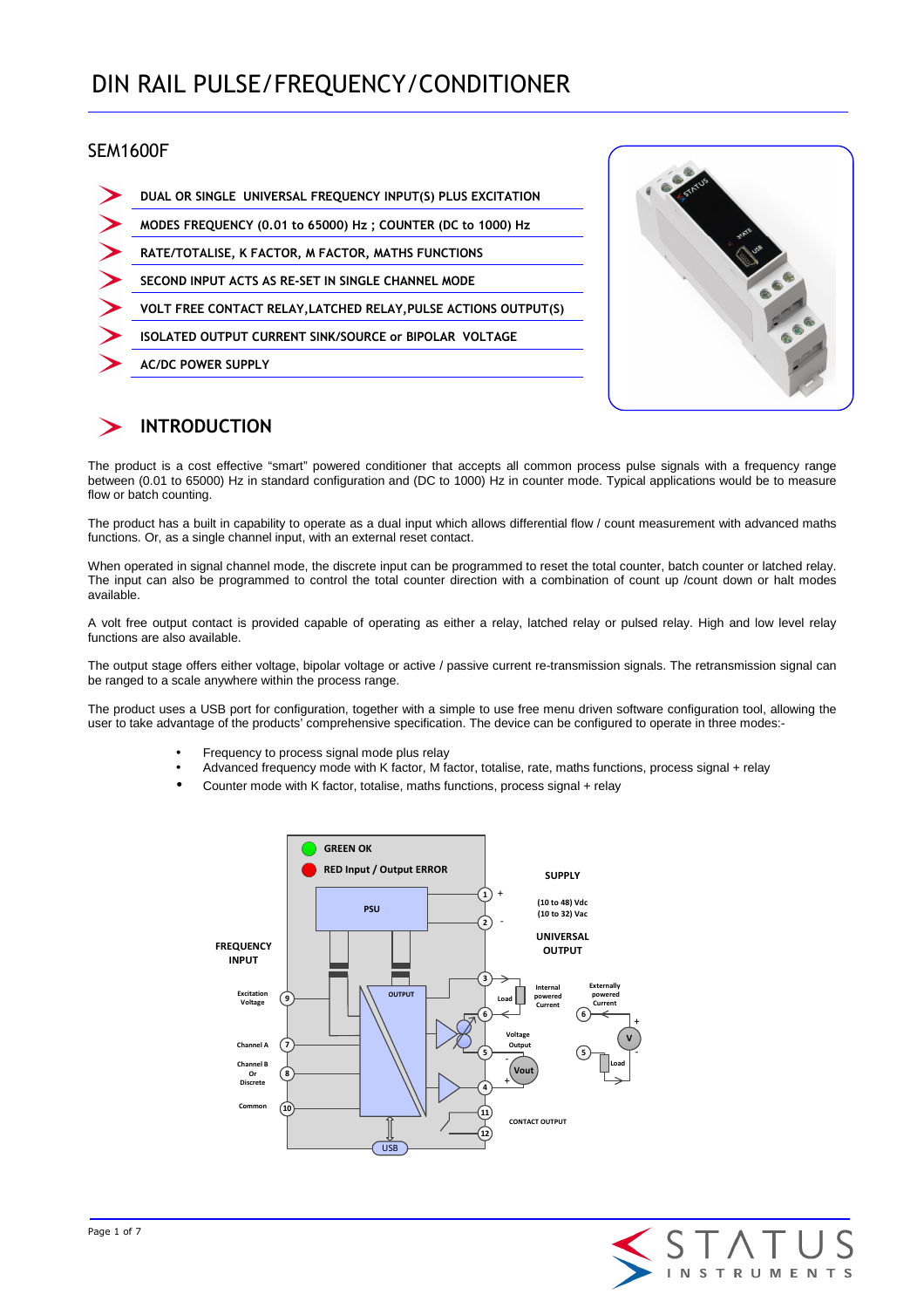

### PC CONFIGURATION

**EQUIPMENT** 

Running Windows XP or later with USB port  $USR CARI F$   $A \trightarrow$  To mini B

#### **METHOD**

Load PC with USB SPEEDLINK software. Connect SEM1600F USB port to PC USB port using cable. Run software, set configuration required and save to device.

### SPECIFICATION @ 20°C

### **OPERATION MODES**

Dual Channel Channel A Frequency Channel B Frequency<br>Channel Channel Channel A frequency Channel A frequency Channel B discrete input

#### **INPUT TYPE**

Note channel B offers all input sense option when set in discrete mode. In this mode channel B input value is either high or low.

## **Frequency Mode**

Min measuring Value 0.01 Hz<br>Min cut off 0.01 Hz Min  $cut$  off Min pulse width 50 uS<br>Sample Time 60.1 S or 1 S Sample Time

### **Counter Mode**

Min pulse width 50 uS

**Tacho (mV) input**  Low trigger < 100 mV High Trigger  $\geq 200 \text{ mV}$ <br>Impedance  $\geq 100 \text{ KO}$ Impedance >100 K<br>Over voltage + 50 V Over voltage

**mA Input**  Low trigger  $\times 1.2 \text{ mA}$ <br>High Trigger  $\times 2.1 \text{ mA}$  $High Trigger$  > 2.1<br>Impedance  $1 KQ$ Impedance

#### **PNP, NPN, Contact**

Low trigger  $\times 1.2 \text{ mA}$ <br>High Trigger  $> 2.1 \text{ mA}$ High Trigger  $> 2.1$ <br>Impedance  $\sqrt{1 + \text{KQ}}$ Impedance

**TTL input** Low trigger  $\times 1.0 \text{ V}$ <br>High Trigger  $> 2.0 \text{ V}$ High Trigger  $\geq 2.0 \text{ V}$ <br>Impedance  $\leq 100 \text{ KO}$ Impedance

**Sensor supply** 

Range (DC to 1000) Hz

(0.01 to 65000) Hz

Current Max 16 mA @ 15 V Excitation<br>Current Max 9 mA @ 8 V Excitation 9 mA  $@ 8 V$  Excitation<br>< 1.2 mA

 $N$ amur  $\frac{1}{2}$  and  $\frac{1}{2}$  and  $\frac{1}{2}$  and  $\frac{1}{2}$  and  $\frac{1}{2}$  and  $\frac{1}{2}$  and  $\frac{1}{2}$  and  $\frac{1}{2}$  and  $\frac{1}{2}$  and  $\frac{1}{2}$  and  $\frac{1}{2}$  and  $\frac{1}{2}$  and  $\frac{1}{2}$  and  $\frac{1}{2}$  and  $\frac{1}{2}$  and  $\frac$ Sensor 15 V dc ± 1.0 V @ 25 mA

# **OUTPUT VOLT FREE CONTACT**<br>Max Voltage **14 V** dc

High/Low level relay,

Function.

Function.

Function.

Function.

Function.

Function.

(0 to 20) mA<br>21.5 mA

Rate A, Total A, Rate B, Total B. Rate Maths Function, Total Maths

Total A, Total B, Total Maths

Frequency Modes Signal Rate B, Total B, Rate Maths Function, Total Maths

Supply voltage (10 to 30) V dc

 $(mA$  output  $(2000)$  or 5 uA (Whichever is the greater)

(0 to 10) V, (-10 to 10) V<br>10.5 V

4 seconds (Output start up

Red = Input / Output Error

condition lags)

 $(10$  to 48) V dc (10 to 32) V rms ac

Max Voltage<br>Current Current 6.5 A dc<br>Relay Actions 6.5 A dc

High/Low latched relay<br>Frequency Mode Signal Rate A, Total A, Rate B.

Counter Mode Signal Total A, Total B, Total Maths

Pulse output **Period (20 to 10000) mS**<br>Frequency Mode Signal Total A, Total B, Total M

Counter Mode Signal Total A, Total B, Total Maths

### **ANALOGUE OUTPUT**

Output Types<br>
Frequency Mode Signal Rate A, Total A, I

Counter Mode Signal Total A, Total B, Total Maths

# **OUTPUT CURRENT**<br>Output Types

Output Types<br>
Current sink<br>
Current sink<br>
Cupply voltage (10 to Current source Max Load 750 R<br>Range (0 to 20) mA Max Range **21.5 mA**<br>Output Connection **21.5 mA** Output Connection<br>Accuracy

Loop Voltage effect **1.2 uA / V** (Sink Mode)<br>Thermal drift 1 uA / °C Thermal drift

**OUTPUT VOLTAGE**<br>Voltage output Voltage output Max Load current 5 mA<br>Range (0 to 10) V, (-10 to 10) Max Range Output Connection Screw Terminal<br>Accuracy density to 5 mV Accuracy

#### **GALVANIC ISOLATION**  Three port 500 V dc

#### **GENERAL SPECIFICATION**  Update time 100 mS

Response Time 200 mS<br>
Start up time 4 secon

LED Indication (STATE) Green OK,

Warm-up time 1 minute to full accuracy Active Scaling **Allows** scaling of output against

active input, Using USB port Ambient storage temperature (-20 to +70)<sup>6</sup>C<br>Ambient humidity range (10 to 90) % RH  $(10 \text{ to } 90)$  % RH non condensing

**SUPPLY** 

Power extending the set of the set of the power of the power of the set of the power of the power of the power<br>Protection and the internal resettable fuse (0.5)

#### **APPROVALS**

**EMC - BS EN 61326** Electrical equipment for measurement control and laboratory use.

Internal resettable fuse  $(0.5 A)$ + Over Voltage protection.

Note - Signal input wires to be less than 30 metres to comply. NPN inputs require external 2 KΩ pull up resistor.

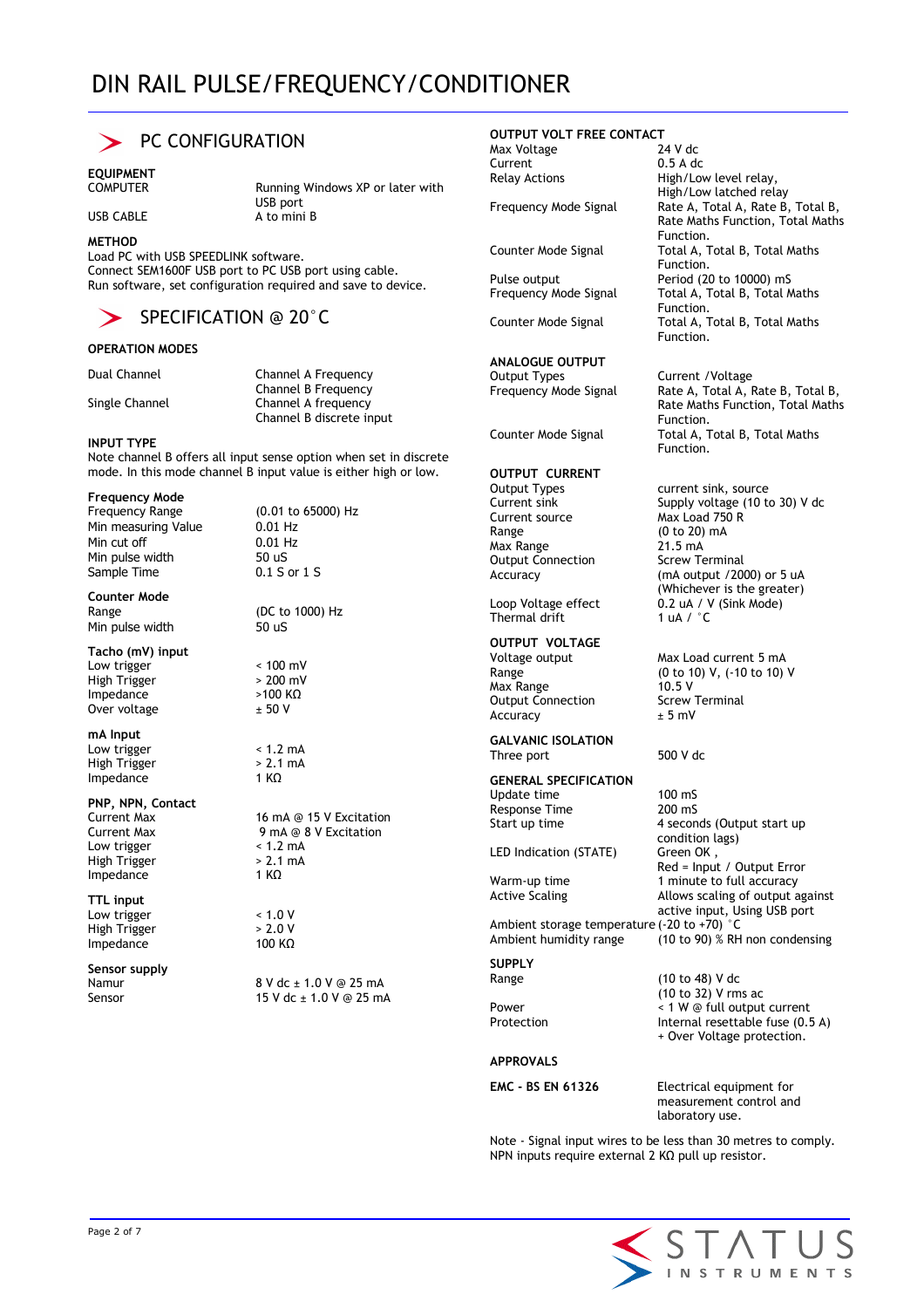

### **DUAL CHANNEL FREQUENCY MODE**

Sensor Excitation 8 V or 15 V dc **Channel A Channel B Sensor**  Cut High (5.0 to 65000) Hz<br>Preset (5.0 to 65000) Hz **Rate Total**  Total factor (1 to 1000000)<br>Total Divisor (1 to 100000) Total Divisor<br>Total Range  $(1 \text{ to } 100000)$ <br>+10000000 00 Total Range  $\pm 10000000.000$ <br>Total Variables Start, Reset-up

#### **COMMON**

Tag Number

**FUNCTIONS**

**CONTACT Relay (Normally open)** 

**Pulse output (normally open)**  Source TotalA or TotalB, Total Maths

**ANALOGUE PROCESS OUTPUTS** 

**OUTPUT SIGNAL** 

**LIVE PROCESS DATA READ, LOG**  Channel B Hz, Rate, Total<br>Functions Rate Maths Fun

Batch Counter Batch Total<br>
Logger Type Constant desktop file

**LIVE COMMANDS** 

Page 3 of 7

Type TTL, mA, PNP, NPN, Contact, mV<br>Sample Time 100 mS or 1 second Sample Time 100 mS or 1 second<br>Cut I ow (0.01 to 50000) Hz Cut Low (0.01 to 50000) Hz Sensor override user set signal

Rate Low Scale process low to frequency<br>
Rate High Scale process high to frequency Scale process high to frequency K factor Range 0.0001 to 100000.0<br>M factor 15 correction points 15 correction points

Total direction Count up, count down or halted<br>Total time base Second. Minute. Hour Total time base Second, Minute, Hour<br>
Total factor (1 to 1000000) Start, Reset-up, Reset-Down

Rate Units 6 Characters<br>
Total units 6 Characters 6 Characters<br>8 Characters

Rate **A** + B, A - B, Highest, Lowest Total A + B, A – B, Highest, Lowest

High/low level relay, High/low level latched relay Source RateA, RateB, TotalA, TotalB, Rate Maths Function or Total Maths Function. Hysteresis (1 to 100000) units Latch Reset **Latch Reset COVE RESE** USB reset or power down

Function Pulse period (20 to 10000) mS<br>Batch counter (and Advance on pulse Batch counter and Advance on pulse<br>
Batch Reset 1 to 100000000  $1 + 100000000$ 

Source RateA, TotalA, RateB, TotalB, Rate Maths Function or Total Maths Function Low, High Range Within working range

Type mA, Volts, ± Volts<br>Low Scale many within O/P Ra Low Scale Any within O/P Range<br>High Scale Any within O/P Range Any within O/P Range

Hz, Rate, Total Rate Maths Function, Total Maths Function Logger Type desktop file \*.txt format<br>
Logger Period (0.04 to 30) Minutes  $(0.04$  to 30) Minutes Time Stamp Each reading (log only)

Individual Resets Total A, Total B, Batch Total A, Total B, Batch

Relay Reset Latched Relay **SINGLE CHANNEL FREQUENCY MODE**  Sensor Excitation 8 V or 15 V dc **Channel A Sensor**  Type TTL, mA, PNP, NPN, Contact, mV<br>Sample Time 100mS or 1 second Sample Time 100mS or 1 second<br>Cut Low (0.00 to 50000) Hz Cut Low (0.00 to 50000) Hz<br>
Cut High (5.0 to 65000) Hz (5.0 to 65000) Hz **Rate**  Rate Low Scale process low to frequency<br>
Rate High Scale process high to frequency Scale process high to frequency K factor **Range 0.0001** to 100000.0<br>M factor **Research 15 correction points** 15 correction points **Total**  Total direction **Count up or count down**<br>Total time base **Count Second, Minute, Hour** Total time base Second, Minute, Hour<br>Total factor (1 to 1000000) Total factor (1 to 1000000) Total Divisor (1 to 100000)<br>Total Range the state of the 10000000.00 Total Range  $\pm 10000000.000$ <br>Total Variables Start, Reset-up Start, Reset-up, Reset-Down **Channel B Sensor**  Type TTL, mA, PNP, NPN, Contact, mV<br>
Active Contact open (input High) or Contact open (input High) or Contact Closed (low input) Action Single or multi Reset Total A, Reset Total B Reset Relay. Counter control, Off, Up/Halt, down/halt or up/down. **COMMON**  6 Characters<br>8 Characters Tag Number **CONTACT Relay (Normally open)**  High/low level relay, High/low level latched relay Source RateA, TotalA, Hysteresis (1 to 100000) units Latch Reset **Latch Reset** CUSB reset or power down or discrete **Pulse output (normally open)**<br>Source *TotalA* Source Pulse period (20 to 10000) mS<br>Batch counter (Batch delays and Advance on pulse Batch counter and advance on pulse<br>
Batch Reset 1 to 100000000 1 to 100000000 **ANALOGUE PROCESS OUTPUTS**  RateA, TotalA, Total Maths Function Low Range Within working range Within working range **OUTPUT SIGNAL**  Type mA, Volts, ± Volts<br>
Low Scale Many within O/P Rai Low Scale **Any within O/P Range**<br>
High Scale **Any within O/P Range** Any within O/P Range **LIVE PROCESS DATA READ, LOG**  Channel A Hz, Rate, Total<br>Channel B 0 or 1 (1 = activ  $0$  or 1 (1 = active)<br>Batch Total Batch Counter<br>Logger Type Logger Type Save to desktop file \*.txt format<br>
Logger period (0.04 to 30) Minutes  $(0.04$  to 30) Minutes Time Stamp Each reading (log only) **LIVE COMMANDS**  Individual Resets Total A, Batch Total A, Batch Relay Reset Latched Relay

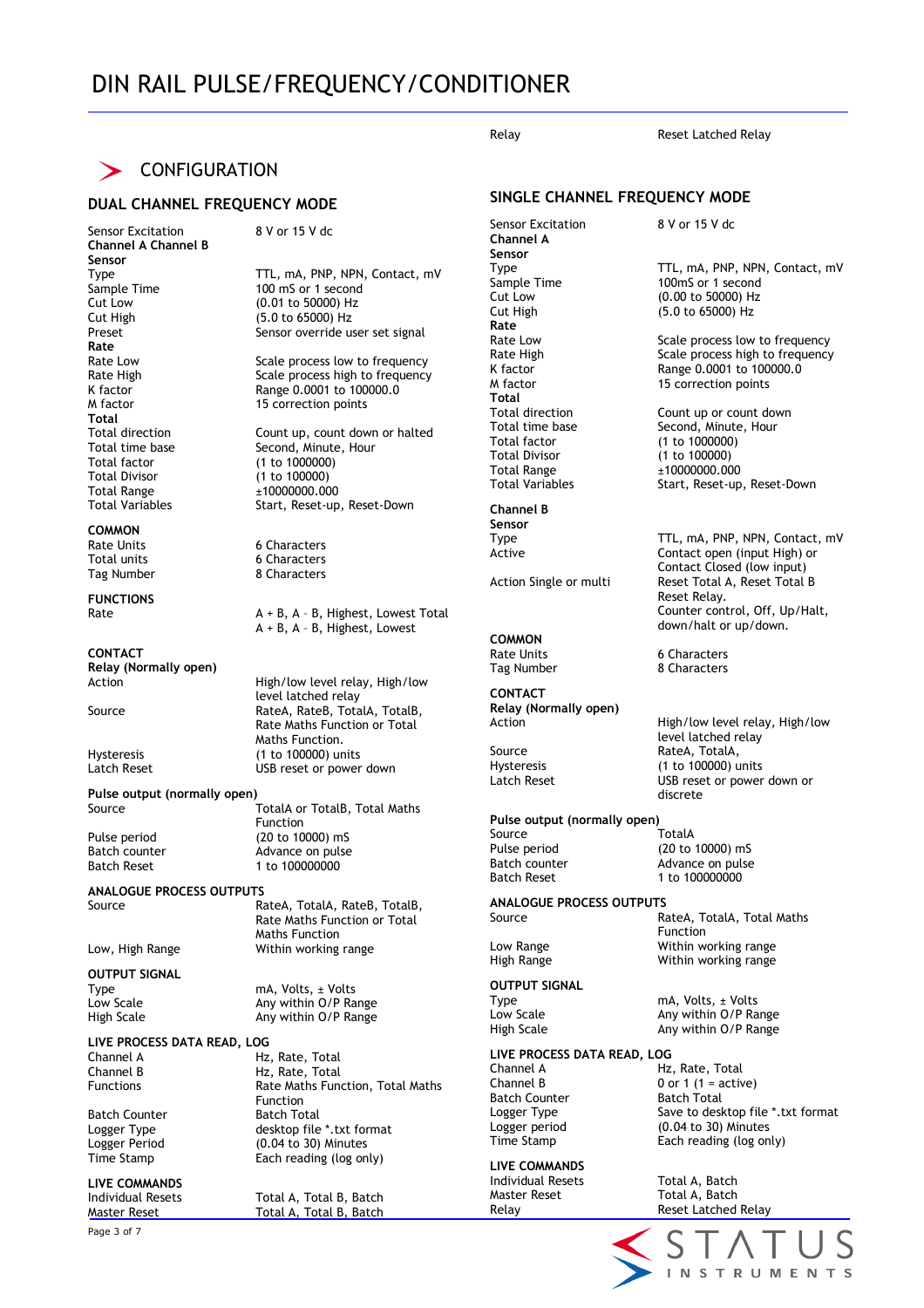

F(n) **\***= Maths Function



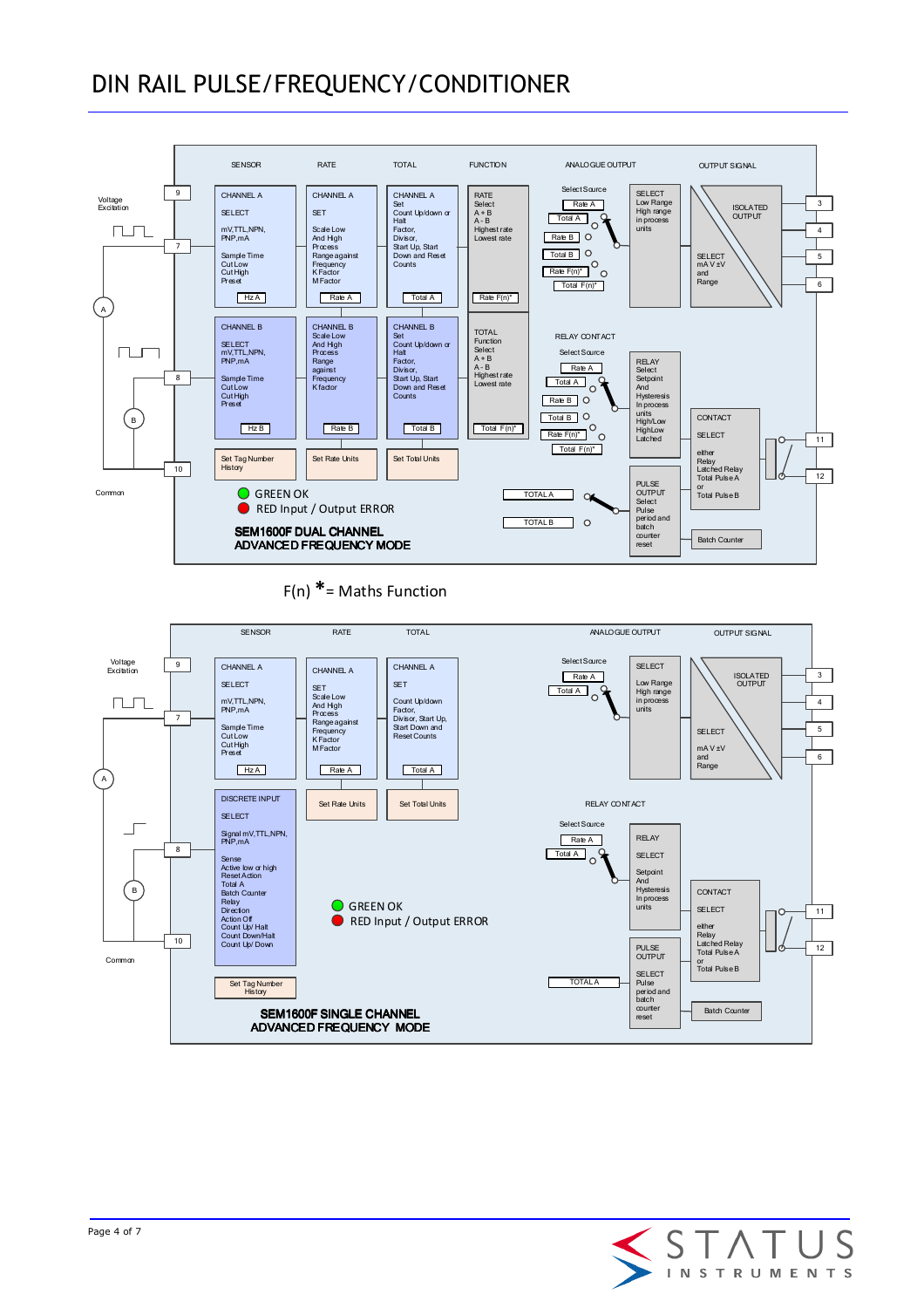### **DUAL CHANNEL COUNTER MODE**

Sensor Excitation 8 V or 15 V dc

**Channel A Channel B** 

**Sensor** 

**Total** 

**COMMON** 

**FUNCTIONS**

**CONTACT Trip (Normally open)** 

**Pulse output (normally open)** 

**OUTPUT SIGNAL** 

**LIVE PROCESS DATA READ, LOG** 

**Channel A** Total<br>
Channel B Total Channel B<br>Eunctions Batch Counter<br>
Logger Type<br>
desktop file

**LIVE COMMANDS** 

Type TTL, mA, PNP, NPN, Contact, mV Count up, count down or halted

K factor range 0.001 to 10000 Total Range ±10000000.000 Total Variables Start, Reset-up, Reset-Down<br>
Max pulse rate 50 pulses per second 50 pulses per second

Total units 6 Characters<br>Tag Number 8 Characters 8 Characters

TotalA + B, A – B, Highest, Lowest

High/low level trip, High/low level latched trip Source TotalA, TotalB, or Total Maths Function. Hysteresis (1 to 100000) units<br>
Latch Reset (USB reset or power USB reset or power down

TotalA or TotalB Total Maths Function Pulse period (20 to 10000) mS<br>Batch counter (20 to 10000) mS Batch counter Advance on pulse 1 to 100000000

**ANALOGUE PROCESS OUTPUTS** 

Source The Total Total Maths Source Total Maths Function Low, High Range Within working range

Type mA, Volts, ± Volts<br>
Low Scale Many within O/P Ra Any within O/P Range High Scale **Any within O/P Range** 

**Total Maths Function** Logger Type desktop file \*.txt format<br>
Logger period (0.04 to 30) Minutes  $(0.04 \text{ to } 30)$  Minutes Time Stamp Each reading (log only)

Individual Resets Total A, Total B, Batch Total A, Total B, Batch Relay Reset Latched Relay

### **SINGLE CHANNEL COUNTER MODE**

Sensor Excitation 8 V or 15 V dc **Channel A Sensor**  Type TTL, mA, PNP, NPN, Contact, mV **Total**  Count up, count down or halted K factor range 0.001 to 10000 Total Range  $\pm 100000000000000$ <br>Total Variables Start, Reset-up, Re Start, Reset-up, Reset-Down Max pulse rate 50 pulses per second **Channel B Sensor**  Type TTL,mA,PNP,NPN,Contact, mV<br>Active Contact open (input High) or Contact open (input High) or Contact Closed (low input) Action Single or multi Reset Total A, Reset Total B Reset Relay. Counter control, Off, Up/Halt, down/halt or up/down. **COMMON**  6 Characters Tag Number 8 Characters **CONTACT Trip (Normally open)**  High/low level trip, High/low level latched trip Source RateA, TotalA,<br>Hysteresis (1 to 100000) Hysteresis (1 to 100000) units<br>
Latch Reset (USB reset or power USB reset or power down or discrete **Pulse output (normally open)**  Source<br>Pulse period Pulse period (20 to 10000) mS<br>Batch counter (Advance on pulse Advance on pulse Batch Reset 1 to 1000000000 **ANALOGUE PROCESS OUTPUTS**  RateA, TotalA, Total Maths Function Low Range **Mithin working range**<br>High Range **Mithin working range** Within working range **OUTPUT SIGNAL**  Type mA, Volts, ± Volts<br>Low Scale Many within O/P Ra Low Scale **Any within O/P Range**<br>
High Scale **Any within O/P Range** Any within O/P Range **LIVE PROCESS DATA READ, LOG**  Channel A<br>Channel B  $0$  or 1 (1 = active)<br>Batch Total **Batch Counter** Logger Type Save to desktop file \*.txt format Logger period (0.04 to 30) Minutes Time Stamp Each reading (log only) **LIVE COMMANDS**  Individual Resets Total A, Batch Master Reset **Total A, Batch Total A, Batch**<br>Relav Reset Latched Reset Latched Relay

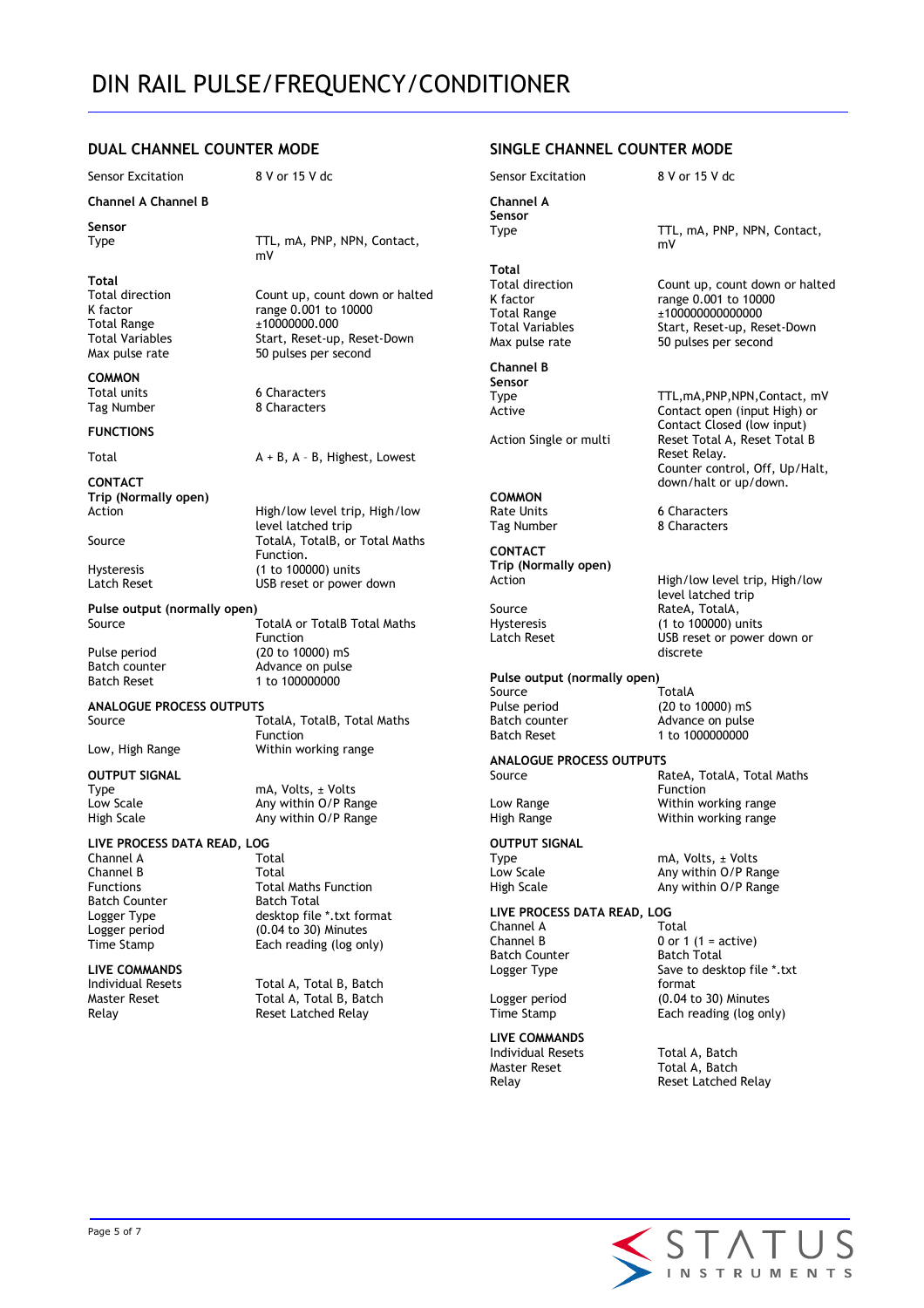

F(n) **\***= Maths Function